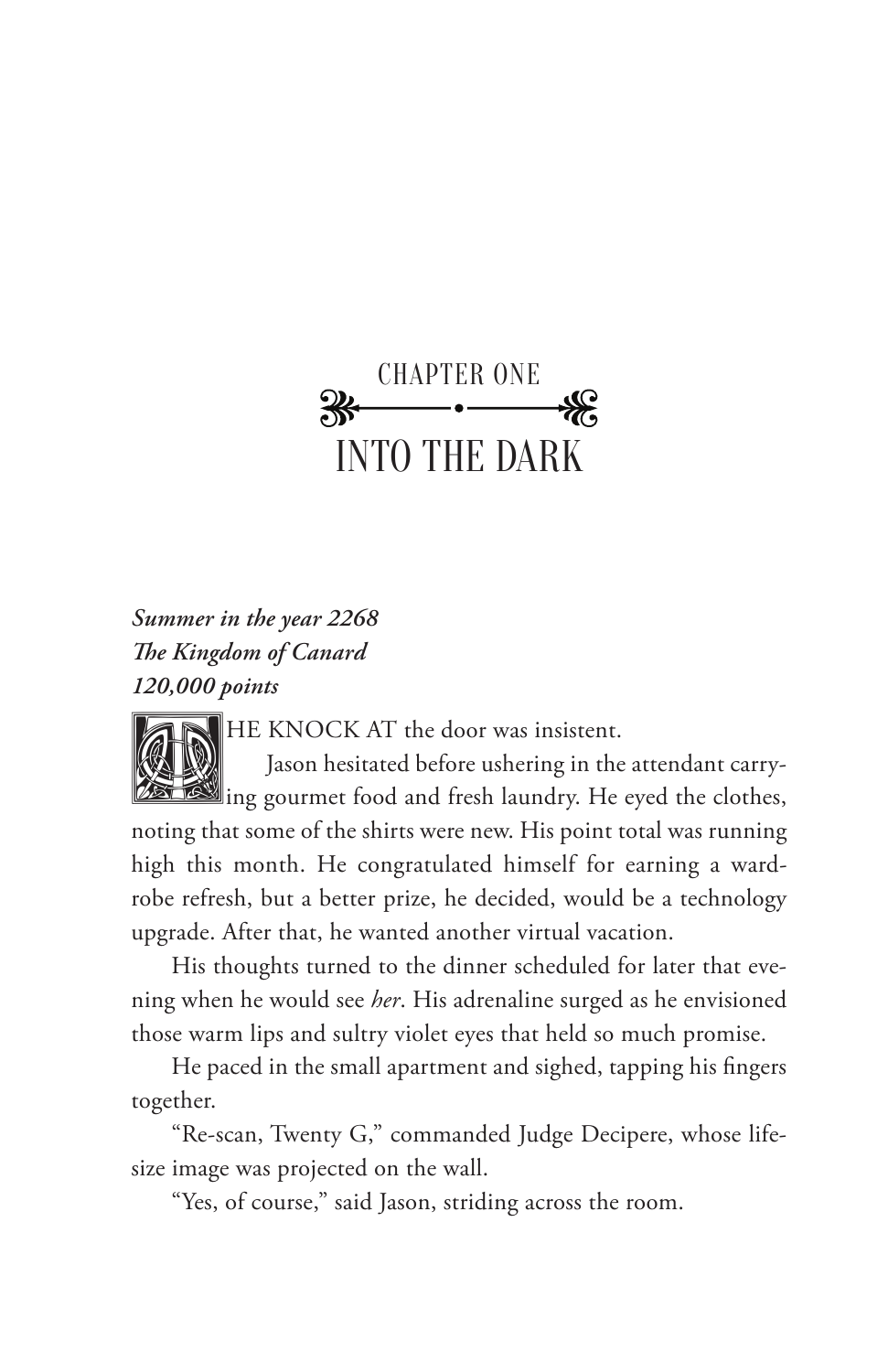He fixed his gaze on the biometric reader as it registered the eye print, identifying him as a juror. The proceedings had been going on for more than half an hour. He reminded himself to pay attention. Loss of eye contact for two consecutive minutes was frowned upon, and he could lose precious status.

*Once the process is concluded*, he thought, *I'll be free to engage in more entertaining activities*.

To pass the time, he zoomed in for a closer look at the alleged criminal. The defendant couldn't have been more than eighteen. *Not quite my age*, he thought as he rubbed the back of his neck, *but too close for comfort*.

The interrogator, Tillis, turned to the jurors, his voice booming unpleasantly throughout Jason's apartment.

"Number 004155222S, you are accused of possessing nonconforming weapons." Tillis moved closer to the screen and spoke directly to the camera, laying out the charges with a flurry of hand gestures and dramatic pauses.

"Even by reasonable standards, the evidence seems feeble," Jason said aloud, recoiling as he heard his own words.

"He's guilty," said the voice in his earpiece.

"But where are the witnesses?" asked Jason, tilting his head.

"He was in possession of the evidence. That says it all."

Jason sighed. Normally, debating with what he called his 'inner voice' was a worthy game, but today, the usual amusement turned to annoyance. "Not always," he said, zooming in to observe the look of panic on the defendant's face. The micro-expression scan showed a high degree of stress. *Somehow*, Jason reasoned, *he doesn't look guilty.*

The judge turned to the accused. "What is your defense?" "I didn't do it."

Jason rubbed his eyes as he studied the data on the screen.

"Do you have anything else to say?" asked the judge, peering over the elevated platform.

"It wasn't me," the man shouted.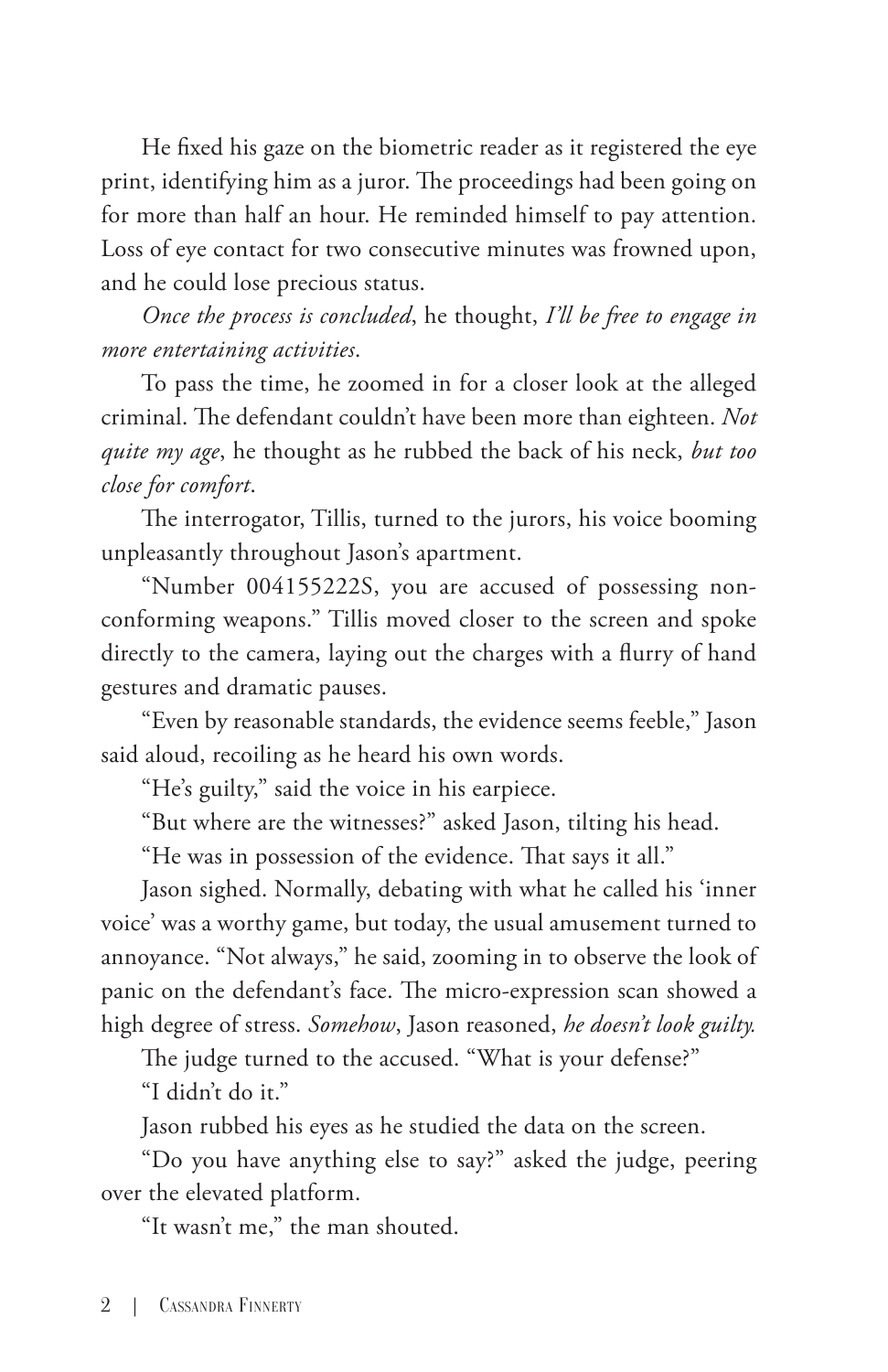"Time for the vote," said the interrogator in a casual tone, as if he was ordering wine with dinner.

"Before the panel decides the fate of 222S, each member must review the data," said the judge, eyeing the jurors on the screen before him.

Jason noted the lack of facts and witnesses. His heart began to pound as he realized the inevitability of conflict.

"Everyone must agree on this person's fate," said Judge Decipere. "Based on the evidence presented, we're going to release the guilt indicator."

A red banner flashed the number.

Jason swallowed.

"Your Honor, because the guilt indicator is 92.2 percent, I recommend that we eliminate the root as well," urged the interrogator.

Jason touched the screen.

"There's a question from the panel," the judge announced, shifting in his chair.

"I don't understand what 'root' means." Jason shuffled his feet. In his line of work, he knew full well what it meant, but he wanted the other jurors to understand what was happening.

The judge leaned forward in his chair, expanding the image on the wall and casting the apartment into full shadow. His eyes blinked rapidly as his face loomed large.

"Because he's guilty, it would be helpful to *extract* anyone in his family with the same genetic code."

Jason peered at the screen. "So, his family members will be given new expiration dates?" He cleared his throat.

"Precisely," said Decipere, adjusting his weight in the chair.

All relatives of the accused would be rooted out and killed. Based on the Universal Language Code, the 'kill' word had been eliminated some years back, in favor of a genteel euphemism. The veiled whitewash did nothing to reduce the pounding in Jason's chest.